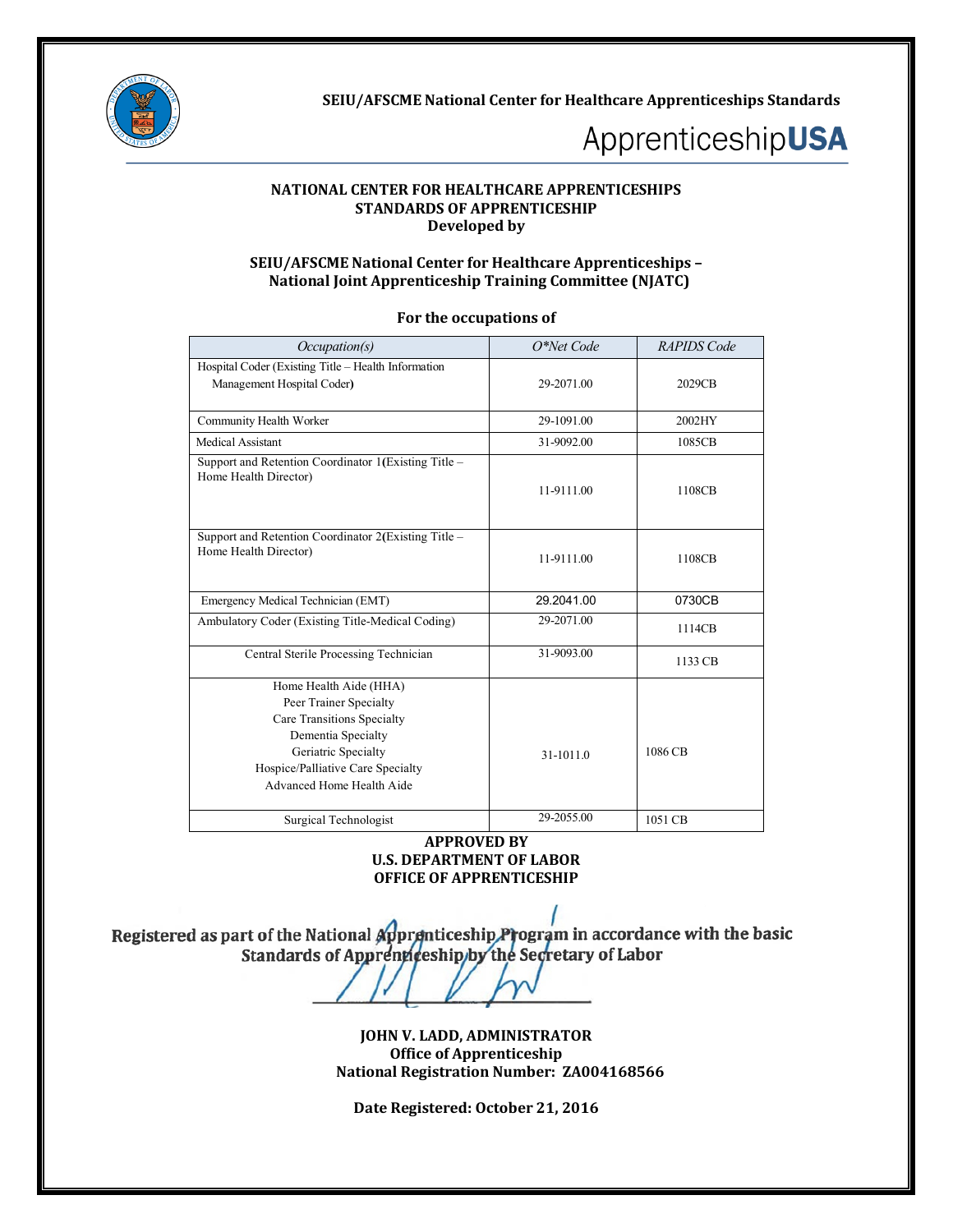

*This Page Intentionally Left Blank*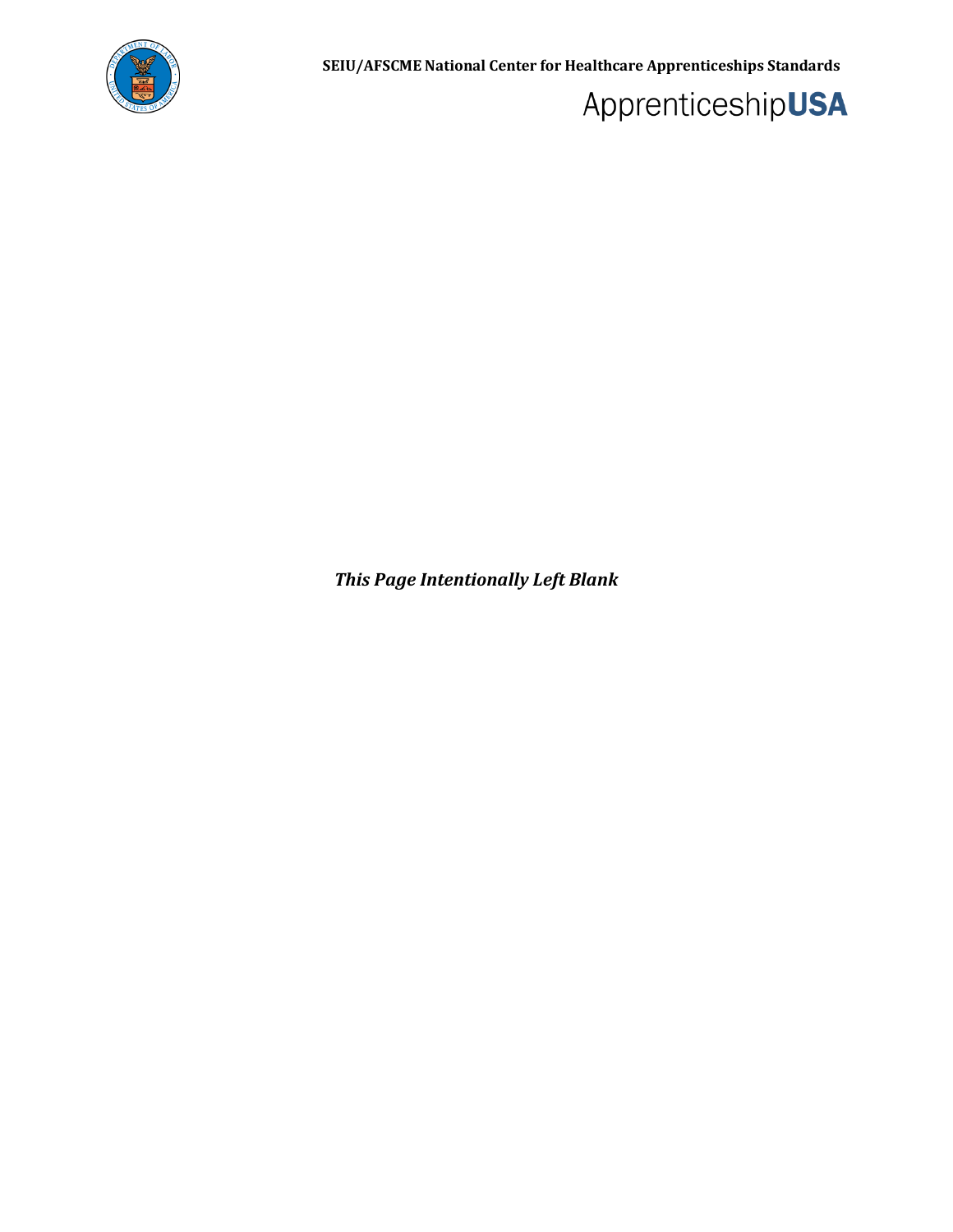

#### **TABLE OF CONTENTS**

| <b>SECTION I</b>     |  |
|----------------------|--|
| <b>SECTION II</b>    |  |
| <b>SECTION III</b>   |  |
| <b>SECTION IV</b>    |  |
| <b>SECTION V</b>     |  |
| <b>SECTION VI</b>    |  |
| <b>SECTION VII</b>   |  |
| <b>SECTION VIII</b>  |  |
| <b>SECTION IX</b>    |  |
| <b>SECTION X</b>     |  |
| <b>SECTION XI</b>    |  |
| <b>SECTION XII</b>   |  |
| <b>SECTION XIII</b>  |  |
| <b>SECTION XIV</b>   |  |
| <b>SECTION XV</b>    |  |
| <b>SECTION XVI</b>   |  |
| <b>SECTION XVII</b>  |  |
| <b>SECTION XVIII</b> |  |
| <b>SECTION XIX</b>   |  |
| <b>SECTION XX</b>    |  |
| <b>SECTION XXI</b>   |  |
| <b>SECTION XXII</b>  |  |
| <b>SECTION XXIII</b> |  |
| <b>SECTION XXIV</b>  |  |
| <b>SECTION XXV</b>   |  |
| <b>SECTION XXVI</b>  |  |
| <b>SECTION XXVII</b> |  |
|                      |  |

Appendix A - Work Process Schedule and Related Instruction Outline

Appendix B - Apprenticeship Agreement

Appendix C - Affirmative Action Plan

Appendix D - Qualifications and Selection Procedures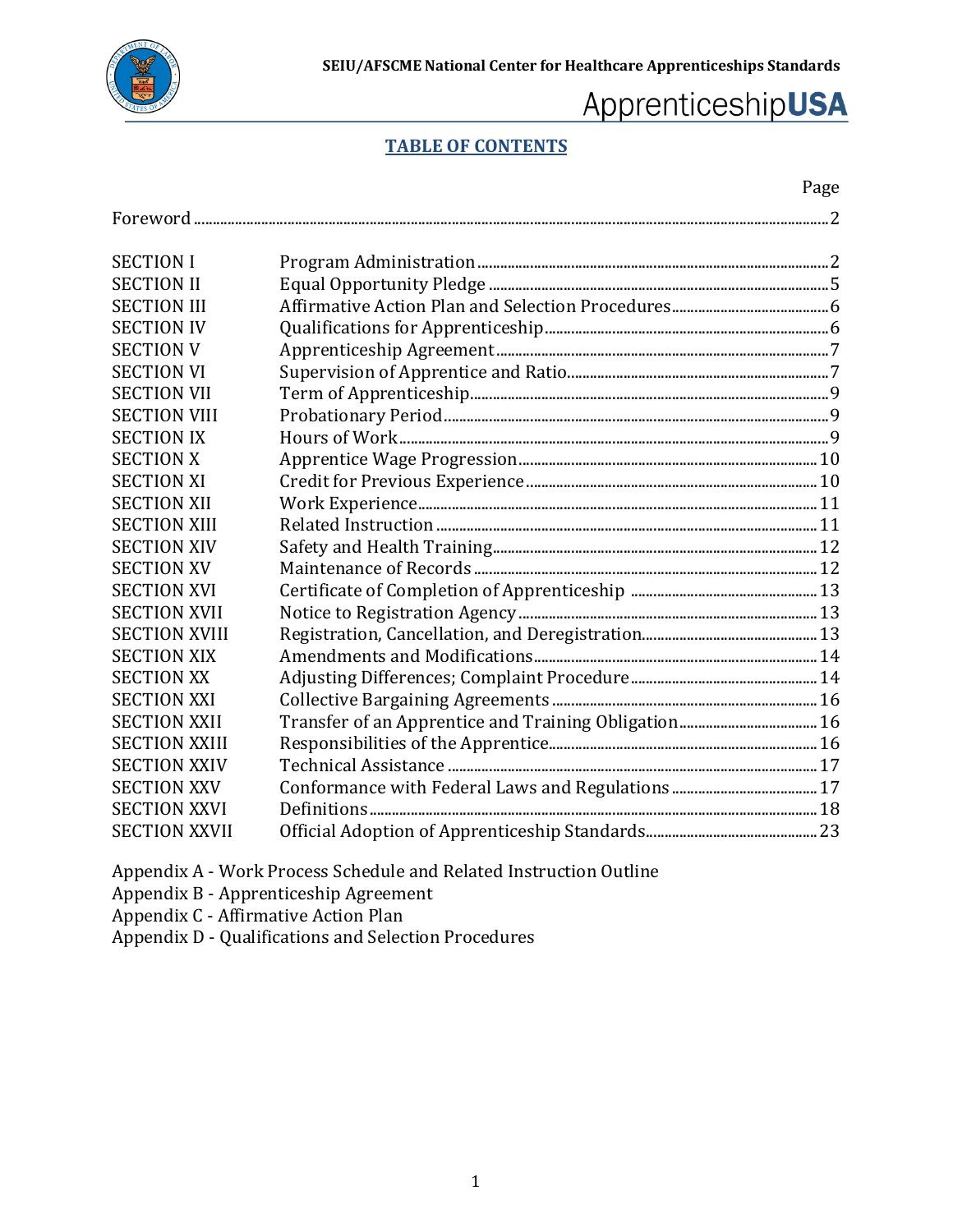

### **FOREWORD**

SEIU and AFSCME, the two largest healthcare unions in the nation, have joined forces with healthcare employers, local unions, and partners across the country to create the National Center for Healthcare Apprenticeships, hereafter referred to as the NCHA. The primary goal of the NCHA is to utilize the collective strength of healthcare union and employer partnerships as a means for building targeted workforce solutions - through Registered Apprenticeship – that effectively address industry workforce challenges while improving job quality and developing career advancement opportunities for workers.

In order to register healthcare apprenticeships nationally and to bring to scale Registered Apprenticeships in the healthcare industry, the NCHA has established a labor-management body known as the National Joint Apprenticeship Training Committee (NJATC) for the purpose of developing, registering, and implementing national apprenticeship standards in healthcare across the country. The NCHA through the NJATC and administered by the Healthcare Career Advancement Program (H-CAP), itself a national labor management collaborative workforce organization will serve as the sponsor for Nationally Registered Apprenticeships in Healthcare.

Registered Apprenticeship require a well-developed on-the-job learning combined with related instruction, which are reflected within these standards and are in accordance with the basic standards recommended by the U.S. Department of Labor, Office of Apprenticeship. They are the basis from which the Sponsor can establish Registered Apprenticeship programs that meet the needs of the healthcare industry nationally and regionally.

#### **SECTION I - PROGRAM ADMINISTRATION**

The roles and responsibilities of the NCHA/NJATC are set forth below.

A. Program Purpose

The purpose of the NCHA is to facilitate and accelerate the registration of healthcare apprenticeships nationally and regionally, where needed, and bring healthcare apprenticeships to scale. NCHA together with its NJATC is the Program Sponsor.

B. Administration

The NCHA/NJATC is responsible for registering and overseeing a set of national apprenticeship standards and work processes that are registered with the US Department of Labor Office of Apprenticeship and that will lead to nationally recognized credentials. It will carry out the responsibilities and duties required of an apprenticeship Program Sponsor as described in the Standards of Apprenticeship. Administrative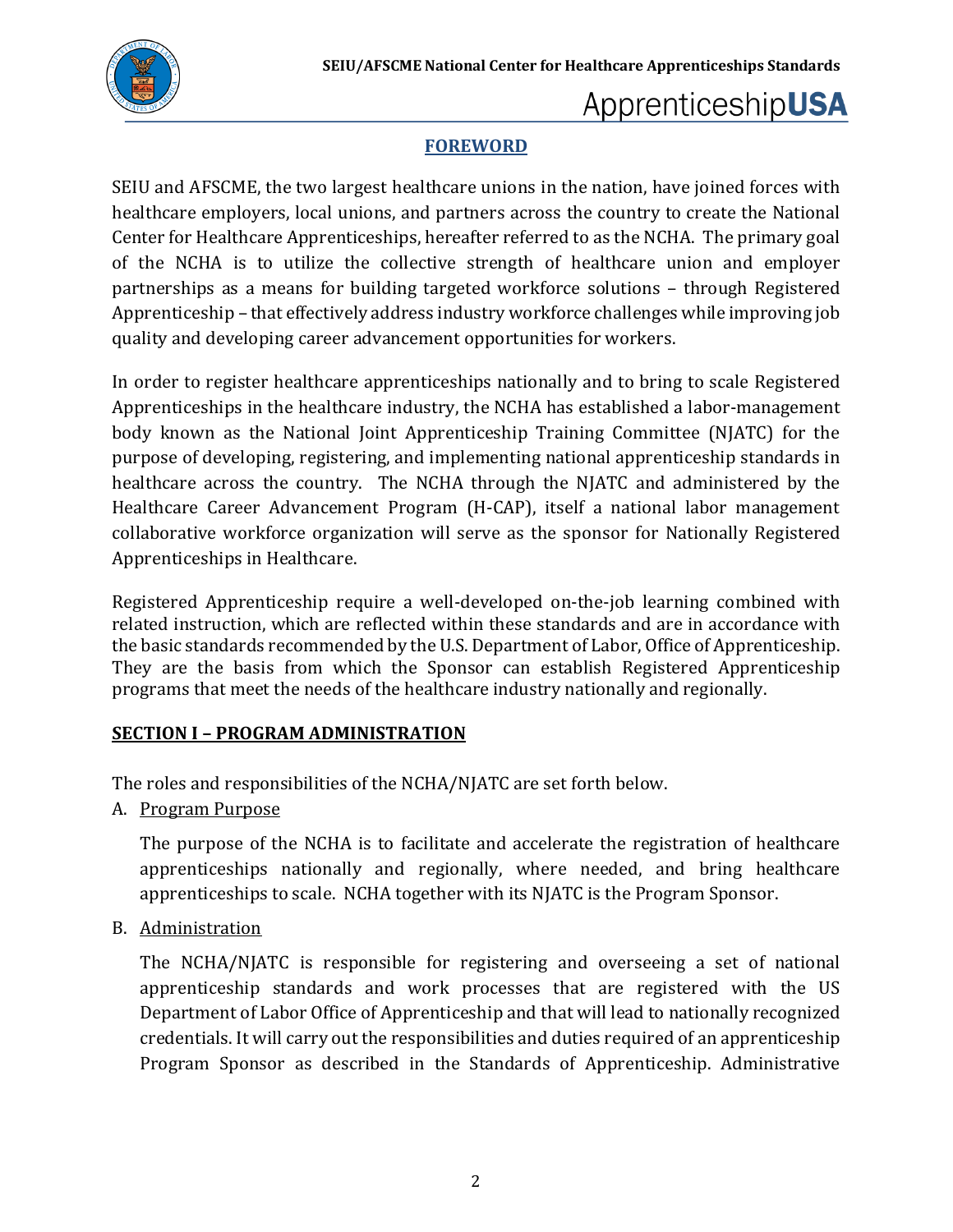

support for these functions will be shared with local program implementers and with H-CAP as noted above.

- C. Membership Structure
	- 1. Membership: The NJATC is comprised of an equal number of union and employer representatives from across healthcare sectors and systems.
	- 2. Members of the NJATC are elected by the groups they represent and are voting members.
	- 3. Sub-Committees: Sub-committees may be formed by the NJATC (and may include members as well as non-members) as needed to address the development and oversight of different occupational apprenticeships and/or in various geographical locations and jurisdictions.
	- 4. Technical Assistance such as that from the U.S. Department of Labor, Office of Apprenticeship, State Apprenticeship Agencies, regional training partnerships and intermediaries, and vocational schools - may be requested to advise the NJATC.
- D. Administrative Procedures
	- 1. Leadership: The NJATC will elect Union and Employer Co- Chairpersons and Union and Employer Co-Secretaries to serve as officers of the committee. Officers will serve for a period to be decided by the NJATC. At all times each of these described co-positions will be held by one employer representative and one labor representative. Chairs and Secretaries will have the power to vote on all matters before the NJATC.
	- 2. Meetings: The Co-Chairs and Co-Secretaries will determine the time and place for regular meetings. Meetings will be held as frequently as needed to effectively manage the program. At a minimum, the NJATC will meet on a quarterly basis either virtually through electronic communication or in person. Minutes will be kept at all meetings.
	- 3. NJATC Support: The NJATC will be supported by the staff of H-CAP.
- E. Responsibilities

The NCHA/NJATC may delegate some of its responsibilities to sub-committees as formed by the NJATC, local training funds, local employers or partnerships, local program staff, and/or H-CAP as needed and agreed upon but in all instances will retain oversight and responsibility for the following functions: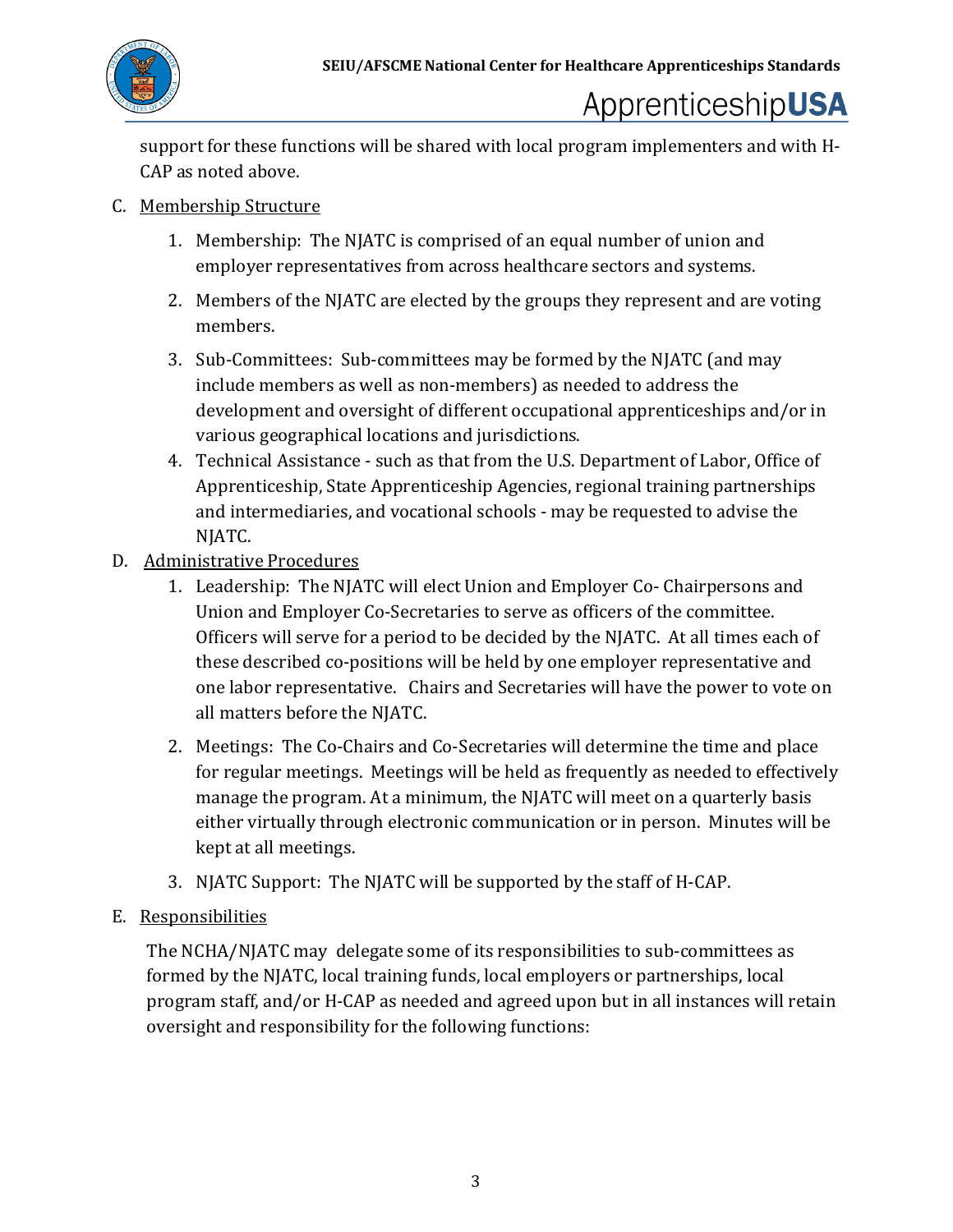

- 1. Establish national standards for apprenticeships in healthcare that support industry needs and represent the highest quality of job related training and register these apprenticeships with the appropriate registration agency;
- 2. Create and/or approve relevant policies and procedures for administering the national programs;
- 3. Cooperate in the selection of apprentices and provide guidelines for local implementers;
- 4. Ensure that apprentices are under written Apprenticeship Agreements;
- 5. Review and recommend apprenticeship activities in accordance with this program;
- 6. Establish the minimum standards of education and experience required of apprentices;
- 7. Review records and progress of each apprentice in training and recommend improvement or modification in training schedules, schooling, and other training activities;
- 8. Determine the quality and quantity of experience on the job, which apprentices should have, and to make every effort toward their obtaining it;
- 9. Hear and resolve all complaints of violation of Apprenticeship Agreements;
- 10. Arrange tests or evaluations for determining the apprentice's progress in manipulative skills and technical knowledge;
- 11. Maintain a record of all apprentices, showing their education, experience, and progress in learning the occupation;
- 12. Certify that apprentices have successfully completed their apprenticeship program;
- 13. Notify, within 45 days, the Registration Agency of all new apprentices to be registered, credit granted, suspensions for any reason, reinstatements, extensions, completions and cancellations with explanation of causes and notice of completions of Apprenticeship Agreements;
- 14. Supervise all the provisions of the national standards and be responsible, in general, for the successful operation of the standards by performing the duties here listed;
- 15. Cooperate with public and private agencies, which can be of assistance by obtaining publicity to develop public support of apprenticeship. Keep in contact with all parties concerned; apprentices, unions, employers and journeyworker/mentors;
- 16. Provide apprentices with a copy of the written rules and policies and ensure that the apprentice will sign an acknowledgment receipt of same. This procedure will be followed whenever revisions or modifications are made to the rules and policies;
- 17. When notified that an apprentice's related instruction or on-the-job progress is found to be unsatisfactory, the sponsor will determine whether the apprentice should continue in a probationary status or require the apprentice to repeat a process or series of processes before advancing to the next wage classification. Should it be found in the course of this determination that the apprentice does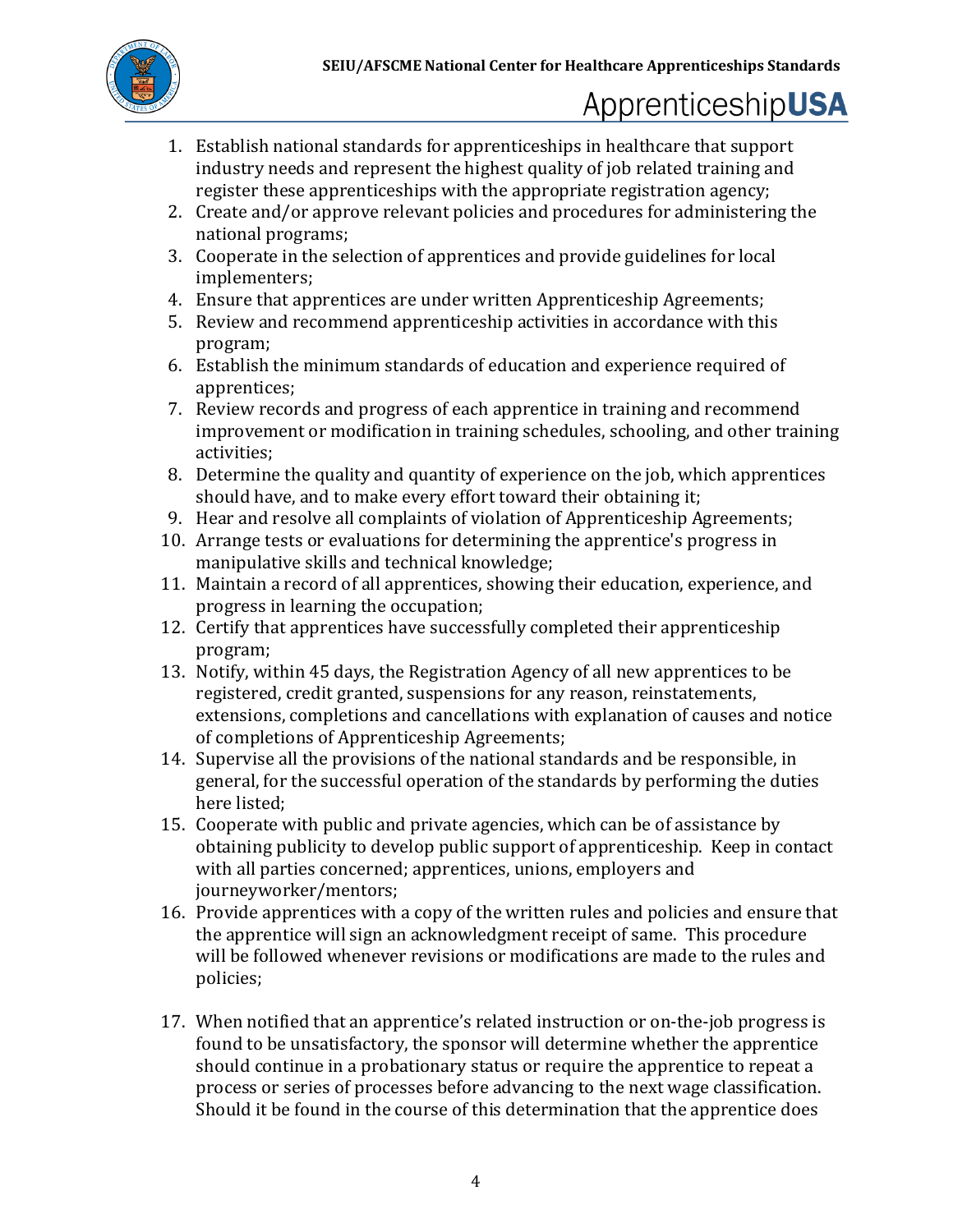

not have the ability or desire to continue the training to become a journeyworker, the sponsor will, after the apprentice has been given adequate assistance and opportunity for corrective action, terminate the Apprenticeship Agreement. 

- 18. Connect apprenticeships to long term career pathways through collaboration with colleges and/or other educational providers including labor/management training partnerships, vocational schools, etc.;
- 19. Conduct evaluations (or delegate such evaluations) of apprentices' progress in competencies, skills, and technical knowledge;
- 20. Ensure that records are maintained of all apprentices, showing their education, experience, and progress in learning the occupation;
- 21. Mandate that all local partners advise apprentices on the need for accident prevention and provide instruction with respect to safety in the workplace;
- 22. Oversee apprentice's related instruction or on-the-job progress, advance them when successful or decide on a course of action when progress is unsuccessful; and
- 23. Meet at least every 3 months to review records and progress of each apprentice in training and recommend improvement or modification in training schedules, schooling and other training activities. Written minutes of these meeting will be kept.

#### **SECTION II - EQUAL OPPORTUNITY PLEDGE** – 29 CFR §§ 29.5(b) (21) and 30.3 (b)

SEIU/AFSCME National Center for Healthcare Apprenticeships will not discriminate against apprenticeship applicants or apprentices based on race color, religion, national origin, sex (including pregnancy and gender identity), sexual orientation, genetic information, or because they are an individual with a disability or a person 40 years or older. SEIU/AFSCME National Center for Healthcare Apprenticeships will take affirmative action to provide equal opportunity in apprenticeship and will operate the apprenticeship program as required under Title 29 of the Code of Federal Regulations, part 30.

#### **SECTION III - AFFIRMATIVE ACTION PLAN AND SELECTION PROCEDURES - 29 CFR §§ 29.5(b)(21), 30.4, and 30.5**

Sponsors with 5 or more registered apprentices are required to adopt an affirmative action plan (Appendix C) and selection procedures (Appendix D), which will become part of these standards of apprenticeship. The Office of Apprenticeship encourages the development of these two plans for all programs regardless of apprentice numbers.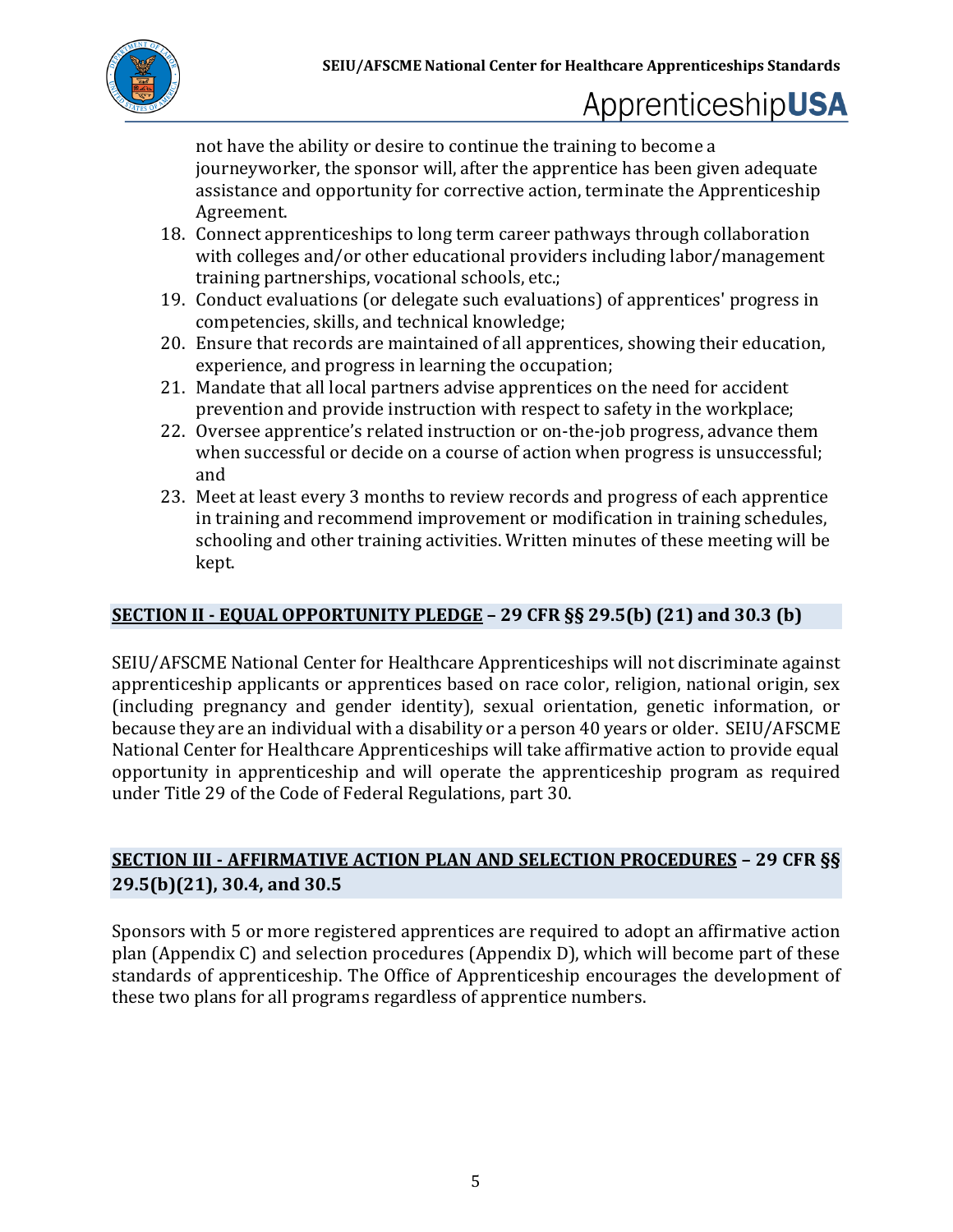

For programs with fewer than 5 apprentices, these plans are not required, and the sponsor may continue to select apprentices in conformance with its current human resources and equal employment opportunity hiring policies.

#### **SECTION IV - QUALIFICATIONS FOR APPRENTICESHIP - 29 CFR § 29.5(b)(10)**

Requirements may vary depending on occupation, local laws, CBAs and other governing requirements. Specific qualifications for each occupation will be outlined in Appendix A.

A. Age

The NJATC will establish any additional age qualifications regarding minimum age limits. Apprentices must not be less than 16 years of age.

B. Education

A high school diploma or equivalency may be required but may be waived by the NJATC approved local subcommittee or labor/management partnership, and is applied to all applicants for that local program, as long as the apprentice meets the entry standards of the local employer. Applicants must submit a DD-214 to verify military training and/or experience if they are a veteran and wish to receive consideration for such training/experience.

C. Physical

Applicants will be physically capable of performing the essential functions of the apprenticeship program, with or without a reasonable accommodation, and without posing a direct threat to the health and safety of the individual or others.

Applicants may need to pass a physical agility test, fitness test, or screen for current illegal use of drugs in order to apply for the apprenticeship, on acceptance into the program and/or prior to being employed.

D. Aptitude Test

None required at this time.

E. Others

None required at this time.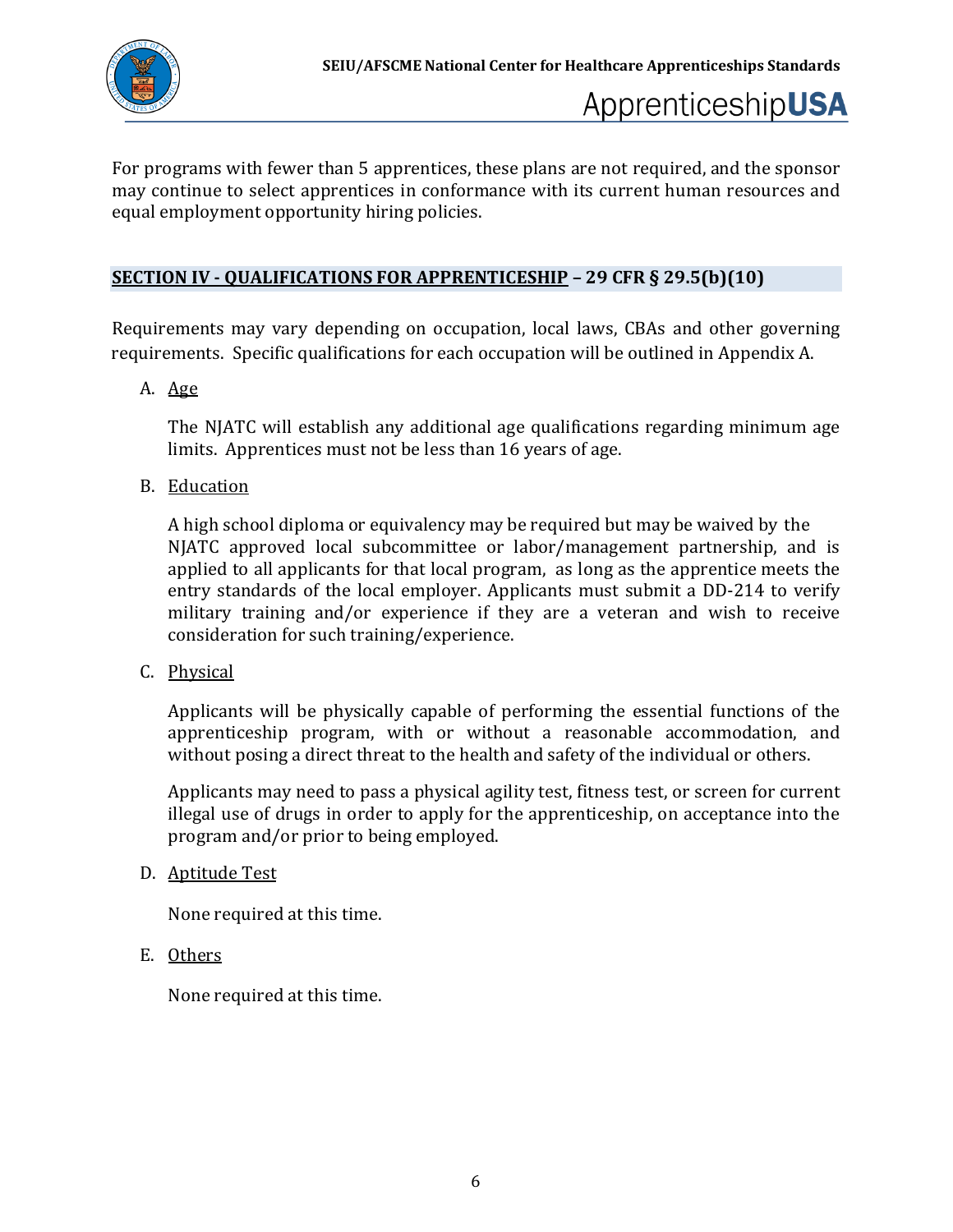

#### **SECTION V - APPRENTICESHIP AGREEMENT** - 29 CFR §§ 29.3(d), 29.3(e), and **29.5(b)(11)**

After an applicant for apprenticeship has been selected, but before employment as an apprentice or enrollment in related instruction, the apprentice will be covered by a written apprenticeship agreement (Appendix B) which can be submitted electronically through the RAPIDS, using the Apprentice Electronic Registration process by the sponsor and the apprentice and approved by and registered with the Registration Agency. Such agreement will contain a statement making the terms and conditions of these standards a part of the agreement as though expressly written therein. The sponsor shall provide a copy of the apprenticeship agreement to the apprentice, the Registration Agency, the employer, and the union. An additional copy will be provided to the veteran's state approving agency for those veteran apprentices desiring access to any benefits to which they are entitled.

Prior to signing the apprenticeship agreement, each selected applicant will be given an opportunity to read and review these standards, the sponsor's written rules and policies, the apprenticeship agreement, and the sections of the collective bargaining agreement (CBA) that pertain to apprenticeship.

The Registration Agency will be advised within 45 days of the execution of each apprenticeship agreement and will be given all the information required for registering the apprentice.

#### **SECTION VI - SUPERVISION OF APPRENTICES AND RATIOS - 29 CFR § 29.5(b)(14) and 29 CFR § 29.5(b)(7)**

The NJATC will be responsible for the training of the apprentice on the job. Apprentices will be under the general supervision of the NJATC and under the direct supervision of the journeyworker or mentor to whom they are assigned. The supervisor of apprentice(s) designated by the employer will be responsible for the apprentice's work assignments, and will ensure the apprentice is working under the supervision of a skilled journeyworker/mentor. The supervisor will also ensure there is an evaluation of work performance, and completion and submittal of progress reports to the NJATC.

No apprentice will be allowed to work without proper or adequate supervision of the journeyworker/mentor.

For the purpose of these apprenticeship standards, adequate or proper supervision of the apprentice means the apprentice is under the supervision of a fully qualified journeyworker/mentor or supervisor at all times who is responsible for making work assignments, providing OJL, and ensuring safety at the worksite.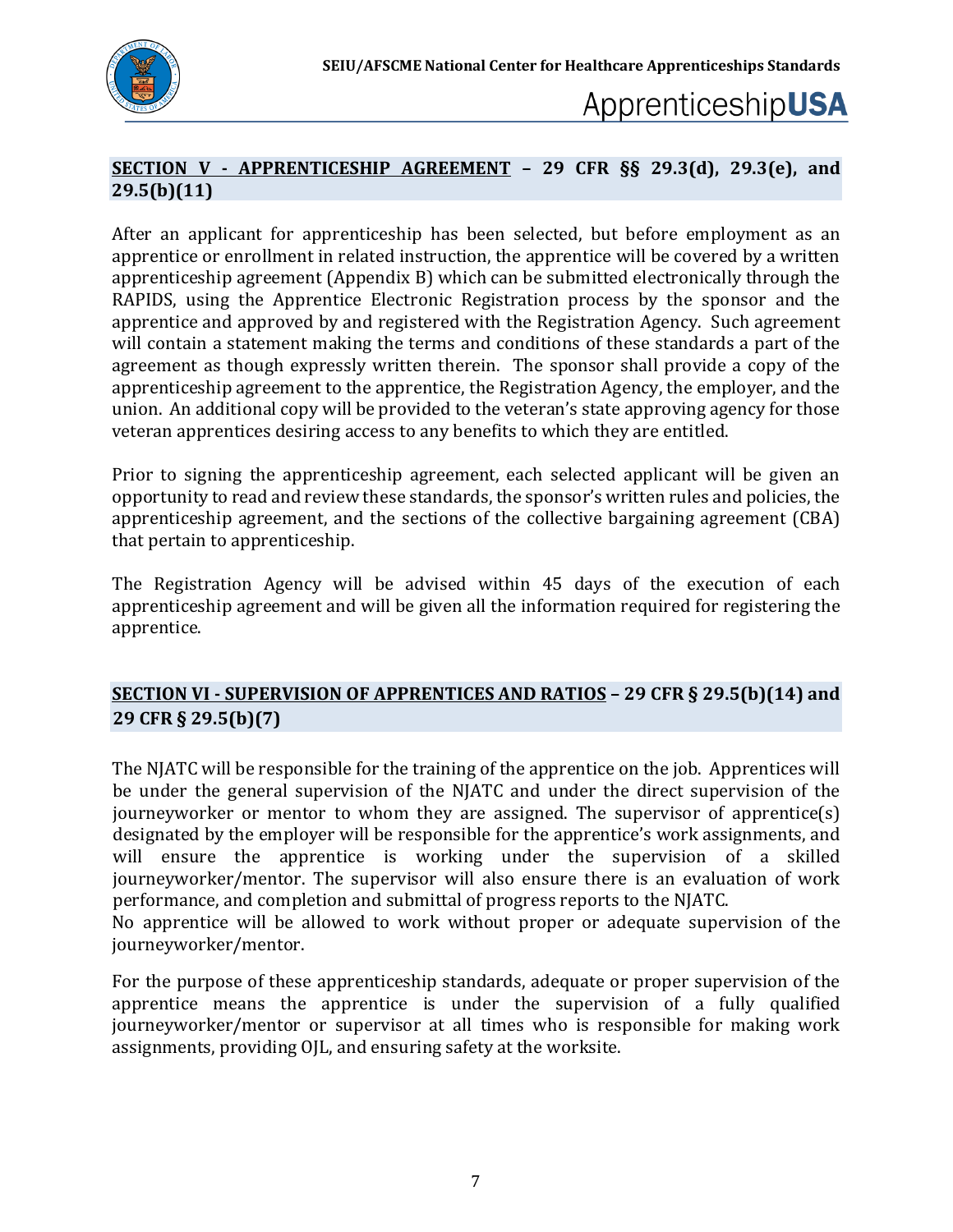

To adequately or properly supervise an apprentice does not mean the apprentice must be within eyesight or reach of the supervisor, but that the supervisor knows what the apprentice is working on; is readily available to the apprentice; and is making sure the apprentice has the necessary instruction and guidance to perform tasks safely, correctly, and efficiently.

The sponsor shall establish a numeric ratio of apprentices to fully proficient workers (journeyworkers) consistent with proper supervision, training, safety, continuity of employment, and applicable provisions in CBAs, except where such ratios are expressly prohibited by the CBAs.

The ratio language must be specific and clearly described as to its application to the jobsite, workforce, department, or plant. The ratio of apprentices to fully proficient workers (journeyworkers) will be as noted in Appendix A.

#### **SECTION VII - TERM OF APPRENTICESHIP** -29 CFR § 29.5(b)(2)

The term of the occupation will be competency-based or a hybrid that is both time and competency based supplemented by the required hours of related instruction as stated on the Work Process Schedule and Related Instruction Outline (Appendix A).

#### **SECTION VIII - PROBATIONARY PERIOD** – 29 CFR §§ 29.5(b)(8), and 29.5(b)(20)

Every applicant selected for apprenticeship will serve a probationary period unless waived by the union and employer partners or NJATC sub-committee that is implementing the program at a local level. The probationary period for the apprenticeship will be 25 percent of the apprenticeship period or 3 months, whichever is shorter.

During the probationary period, either the apprentice or the sponsor may terminate the apprenticeship agreement, without stated cause, by notifying the other party in writing. The records for each probationary apprentice will be reviewed prior to the end of the probationary period. Records may consist of periodic reports regarding progression made in both the OJL and related instruction, and any disciplinary action taken during the probationary period.

Any probationary apprentice evaluated as satisfactory after a review of the probationary period will be given full credit for the probationary period and continue in the program.

After the probationary period, the apprenticeship agreement may be cancelled at the request of the apprentice or may be suspended or cancelled by the sponsor for reasonable cause after documented due notice to the apprentice and a reasonable opportunity for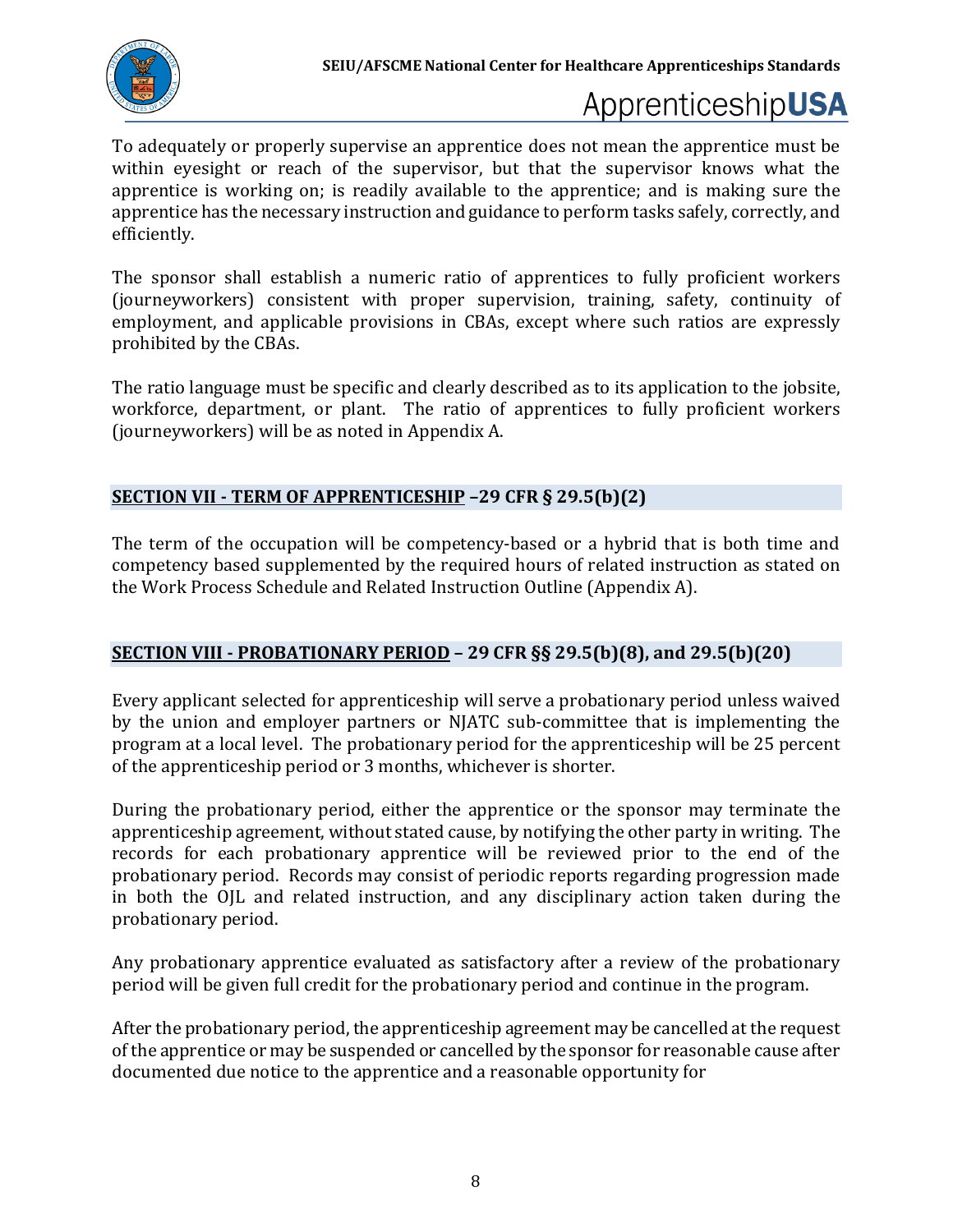

corrective action. In such cases, the sponsor will provide written notice to the apprentice and to the Registration Agency of the final action taken.

#### **SECTION IX - HOURS OF WORK**

Apprentices will generally work the same hours as fully proficient workers (journeyworkers), except that no apprentice will be allowed to work overtime if it interferes with attendance in related instruction classes.

Apprentices who do not complete the required hours of OJL or demonstrate competencies during a given segment will have the term of that segment extended until they have accrued the required number of hours of training or all competencies are demonstrated.

#### **SECTION X - APPRENTICE WAGE PROGRESSION – 29 CFR § 29.5(b) (5)**

Apprentices will be paid a progressively increasing schedule of wages and fringe benefits during their apprenticeship based on the acquisition of increased skill and competence on the job and in related instruction. Before an apprentice is advanced to the next segment of training or to fully proficient or journeyworker status, the sponsor will evaluate all progress to determine whether advancement has been earned by satisfactory performance in OJL and in related instruction courses. In determining whether satisfactory progress has been made, the sponsor will be guided by the work experience and related instruction records and reports.

The progressive wage schedule and fringe benefits will be an increasing percentage of the fully proficient or journeyworker wage rate as established in the CBA. The percentages that will be applied to the applicable fully proficient or journeyworker rate are shown on the attached Work Process Schedule and Related Instruction Outline (Appendix A). In no case will the starting wages of apprentices be less than that required by any minimum wage law that may be applicable.

### **SECTION XI - CREDIT FOR PREVIOUS EXPERIENCE** - 29 CFR §§ 29.5(b)(12) and **30.4(c)(8)**

The sponsor may grant credit toward the term of apprenticeship to new apprentices. Credit will be based on demonstration of previous skills or knowledge equivalent to those identified in these standards.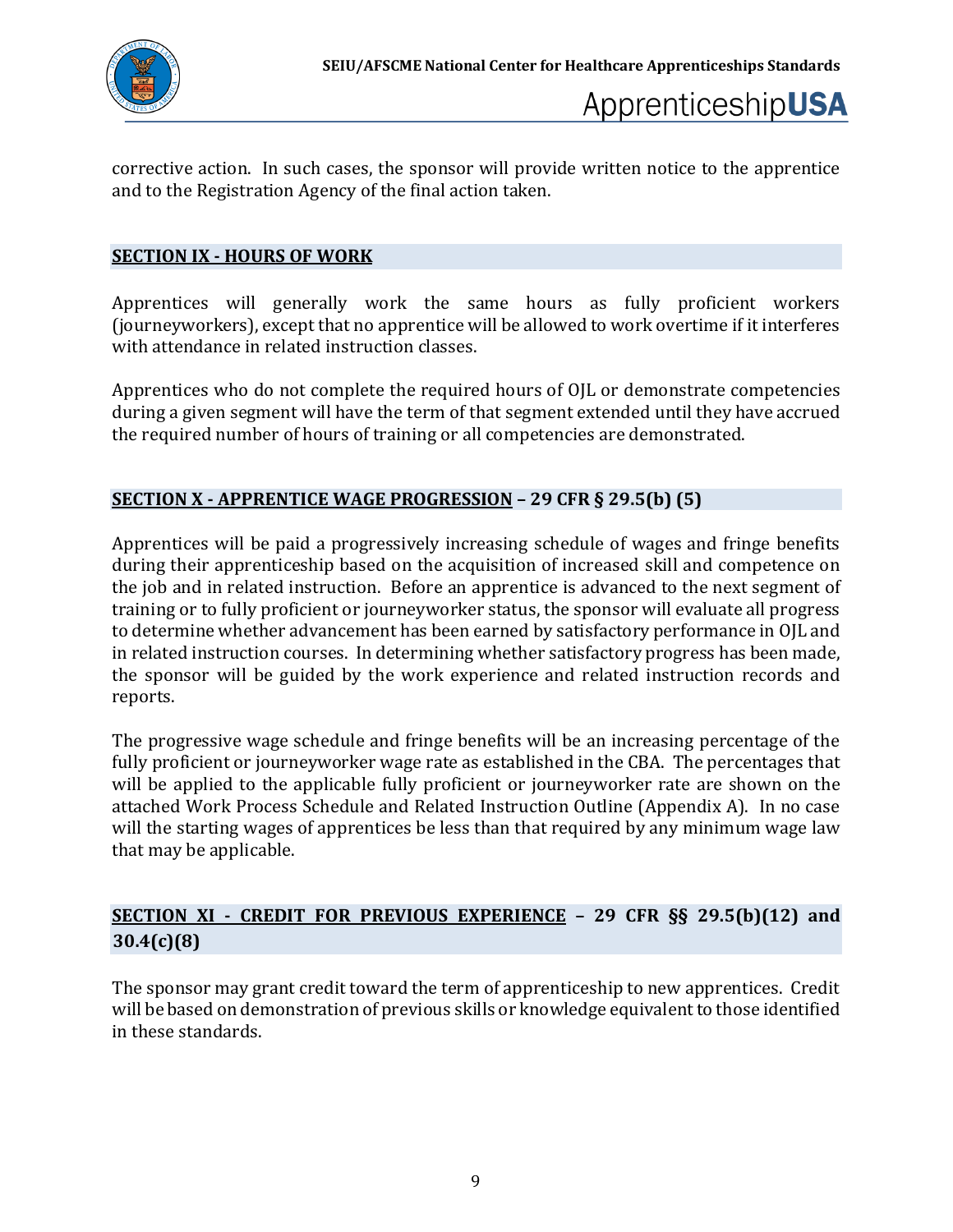

The NIATC and/or its local subcommittees may grant credit towards the term of apprenticeship to new apprentices who demonstrate previous acquisition of skills or knowledge equivalent to that which would be received under these Standards.

Apprentice applicants seeking credit for previous experience gained outside the supervision of the NJATC must submit the request at the time of application or within 3 months of starting the apprenticeship or as determined by the NJATC or its subcommittees and furnish such records, affidavits, and other items as determined by the NJATC to substantiate the claim.

An applicant who is a veteran and who wishes to receive consideration for military training and/or experience must submit a DD-214. Applicants requesting credit for previous experience who are selected into the apprenticeship program will start at the beginning wage rate. The request for credit will be evaluated and a determination made by the sponsor during the probationary period, when actual on-the-job and related instruction performance can be examined. Prior to completion of the probationary period, the amount of credit to be awarded will be determined after review of the apprentice's previous work and training/education record and evaluation of the apprentice's performance and demonstrated skill and knowledge during the probationary period.

An apprentice granted credit will be advanced to the wage rate designated for the period to which such credit accrues. The Registration Agency will be advised of any credit granted and the wage rate to which the apprentice is advanced.

The granting of advanced standing will be uniformly applied to all apprentices.

#### **SECTION XII - WORK EXPERIENCE – 29 CFR § 29.5(b)(3)**

During the apprenticeship, the apprentice will receive OJL and related instruction in all  $phases$  of the occupation necessary to develop the skill and proficiency of a skilled Journeyworker. The OJL will be under the direction and guidance of the apprentice's supervisor.

#### **SECTION XIII - RELATED INSTRUCTION - 29 CFR § 29.5(b)(4)**

Every apprentice is required to participate in coursework related to the job as outlined in Appendix A. A minimum of 144 hours of related instruction is recommended for each year of the apprenticeship. Apprentices agree to take such courses as the sponsor deems advisable. The sponsor will secure the instructional aids and equipment it deems necessary to provide quality instruction. In cities, towns, or areas having no vocational schools or other schools that can furnish related instruction, the sponsor may require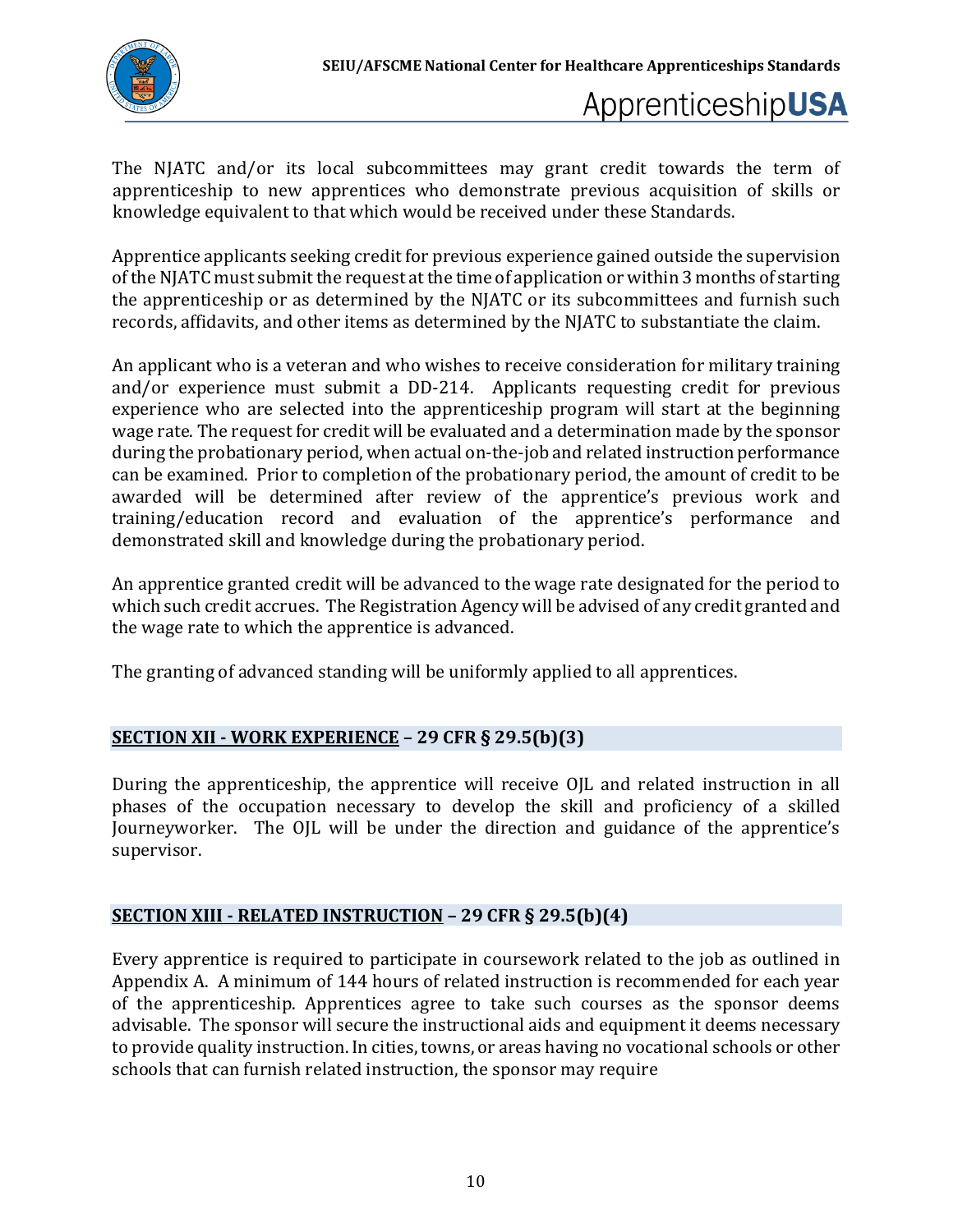

apprentices to complete the related instruction requirement through electronic media or other instruction approved by the Registration Agency.

Apprentices may or may not be paid for hours spent attending related instruction classes. This decision will be made by the CBA or other local or regional agreements, and will be applied consistently to all apprentices (in that region and/or covered by that CBA).

The sponsor will inform each apprentice of the availability of college credit.

Any apprentice who is absent from related instruction will satisfactorily complete all coursework missed before being advanced to the next period of training. In cases of failure of an apprentice to fulfill the obligations regarding related instruction without due cause, the sponsor will take appropriate disciplinary action and may terminate the apprenticeship agreement after due notice to the apprentice and opportunity for corrective action.

To the extent possible, related instruction will be closely correlated with the practical experience and training received on the job. The sponsor will monitor and document the apprentice's progress in related instruction classes.

The sponsor will secure competent instructors whose knowledge, experience, and ability to teach will be carefully examined and monitored. The sponsor may require the instructors to attend instructor training to meet the requirements of 29 CFR  $\S$  29.5(b) (4) (i) (ii) or state regulations.

#### **SECTION XIV - SAFETY AND HEALTH TRAINING - 29 CFR § 29.5(b) (9)**

All apprentices will receive instruction in safe and healthful work practices both on the job and in related instruction that are in compliance with the Occupational Safety and Health Administration standards promulgated by the Secretary of Labor under 29 U.S.C. 651 et seq., as amended, or state standards that have been found to be at least as effective as the federal standards.

#### **SECTION XV - MAINTENANCE OF RECORDS – 29 CFR §§ 29.5(b)(6), 29.5(b)(23), and 30.8**

The NJATC is responsible for maintaining, at a minimum, the following records:

- summary of the qualifications of each applicant;
- basis for evaluation and for selection or rejection of each applicant;
- records pertaining to interview;
- the original application;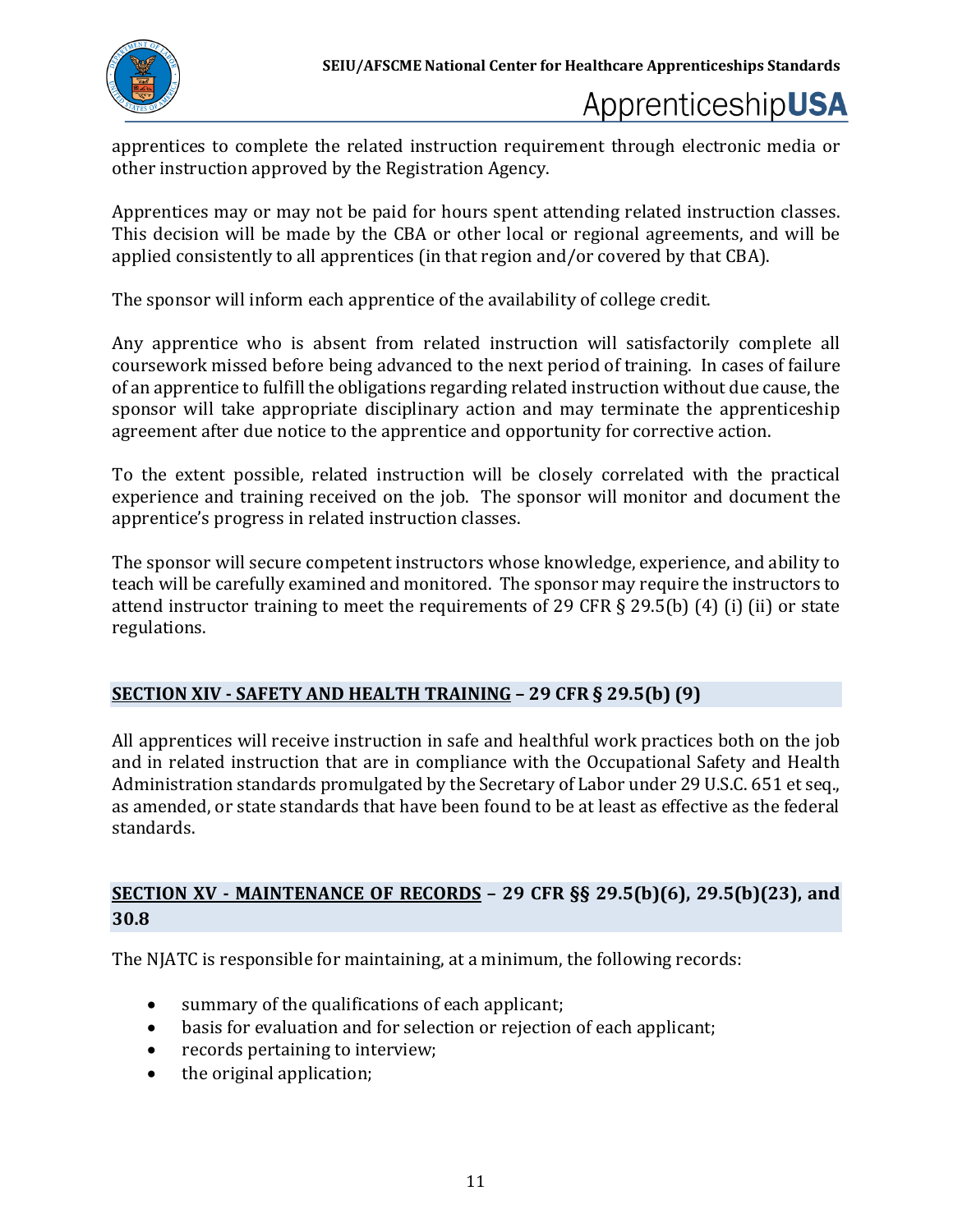

- records of each apprentice's OJL;
- related instruction reviews and evaluations;
- progress evaluations;
- record of job assignments, promotions, demotions, layoffs, or terminations, rates of pay; and
- any other actions pertaining to the apprenticeship

The NJATC will also maintain all records relating to apprenticeship applications (whether selected or not), including, but not limited to, the sponsor's outreach, recruitment, interview, and selection process. Such records will clearly identify minority and female (minority and nonminority) applicants and must include, among other things, the basis for evaluation and for selection or rejection of each applicant. For a complete list of records that each sponsor is required to maintain under 29 CFR  $\S$  30, please refer to 29 CFR  $\S$  30.8.

All such records are the property of the sponsor and will be maintained for a period of 5 years from the date of last action. They will be made available to the Registration Agency upon request.

#### **SECTION XVI - CERTIFICATE OF COMPLETION OF APPRENTICESHIP – 29 CFR § 29.5(b)(15)**

Upon satisfactory completion of the requirements of the apprenticeship program as established in these Standards, the sponsor will so certify the completion to the Registration Agency and request the awarding of a Certificate of Completion of Apprenticeship to the completing apprentice(s). Such requests may be completed electronically using the Registered Apprenticeship Partners Information Data System (RAPIDS).

#### **SECTION XVII - NOTICE TO REGISTRATION AGENCY - 29 CFR §§ 29.3(d), 29.3(e), and 29.5(b)(19)**

The Registration Agency must be notified within  $45$  days of any apprentice action - e.g., registered, reinstated, extended, modified, granted credit, completed, transferred, suspended, canceled - and a statement of the reasons therefor.

#### **SECTION XVIII - REGISTRATION, CANCELLATION, AND DEREGISTRATION – 29 CFR §§ 29.5(b)(18), 29.8(a)(2), and 29.8(b)(8)**

These standards will, upon adoption by the sponsor, be submitted to the Registration Agency for approval. Such approval will be acquired before implementation of the program.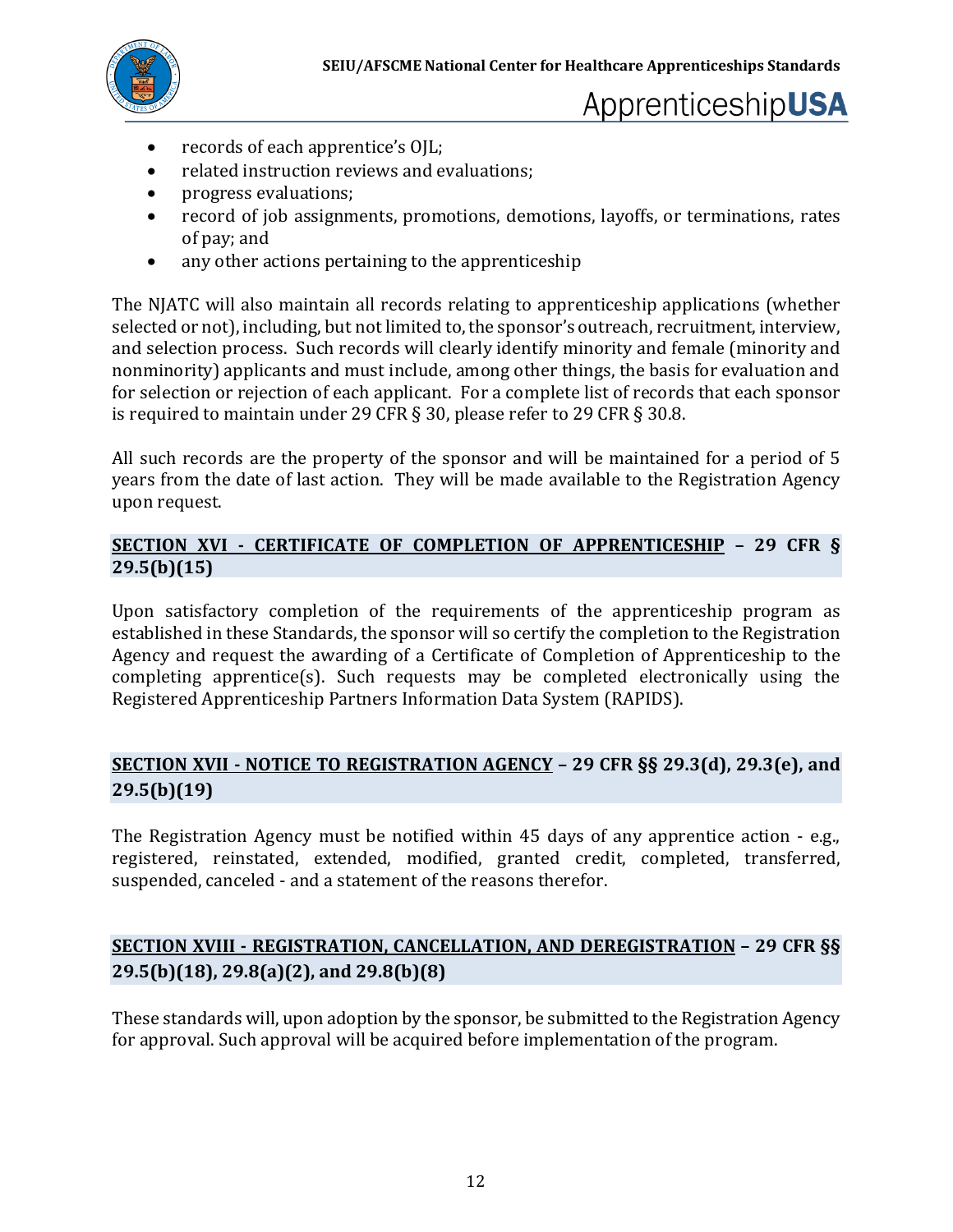

The sponsor reserves the right to discontinue at any time the apprenticeship program set forth herein. The sponsor will notify the Registration Agency within 45 days in writing of any decision to cancel the program.

The Registration Agency may initiate deregistration of these standards for failure of the sponsor to abide by the provisions herein. Such deregistration will be in accordance with the Registration Agency's regulations and procedures.

The sponsor will notify each apprentice of the cancellation of the program and the effect of same. If the apprenticeship program is cancelled at the sponsor's request, the sponsor will notify the apprentice(s) within 15 days of the date of the Registration Agency's acknowledgment of the sponsor's request. If the Registration Agency orders the deregistration of the apprenticeship program, the sponsor will notify the apprentice(s) within 15 days of the effective date of the order. This notification will conform to the requirements of 29 CFR § 29.8.

#### **SECTION XIX - AMENDMENTS AND MODIFICATIONS – 29 CFR § 29.5(b)(18)**

These standards may be amended or modified at any time by the Sponsor provided that no amendment or modification adopted will alter any apprenticeship agreement in force at the time without the consent of all parties. Such amendment or modification will be submitted to the Registration Agency for approval and registration prior to being placed in effect. A copy of each amendment or modification adopted will be furnished to each apprentice to whom the amendment or modification applies.

#### **SECTION XX - ADJUSTING DIFFERENCES; COMPLAINT PROCEDURE – 29 CFR §§ 29.5(b)(22), 29.7(k), and 30.11**

The sponsor will have full authority to enforce these standards. Its decision will be final and binding on the employer, the local NJATC subcommittee, and the apprentice, unless otherwise noted below.

If an applicant or an apprentice believes an issue exists that adversely affects his/her participation in the apprenticeship program or violates the provisions of the apprenticeship agreement or standards, the applicant or apprentice may seek relief through one or more of the following avenues, based on the nature of the issue: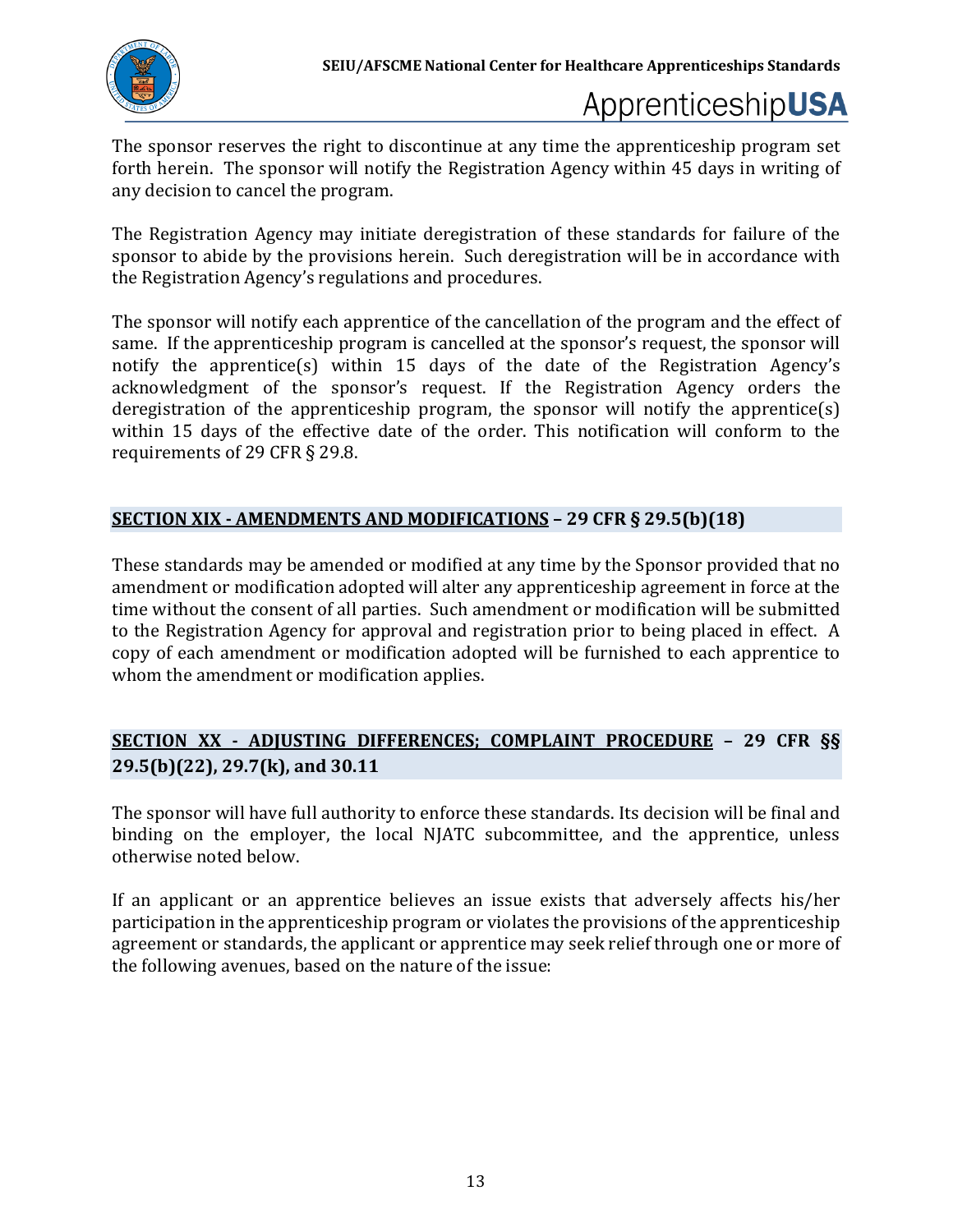

### **29 CFR § 29.7(k)**

For issues regarding wages, hours, working conditions, and other issues covered by the CBA, apprentices may seek resolution through the applicable grievance and arbitration procedures contained in the CBA.

The Sponsor will hear and resolve all complaints of violations concerning the apprenticeship agreement or standards for which written notification is received within 15 days of the alleged violations. The sponsor will make such rulings as it deems necessary in each individual case within 30 days of receiving the written notification. Either party to the apprenticeship agreement may consult with the Registration Agency for an interpretation of any provision of these standards over which differences occur. The name and address of the appropriate authority to receive, process, and dispose of complaints is: SEIU/AFSCME National Center for Healthcare Apprenticeships - National Joint Apprenticeship Training Committee, Daniel Bustillo, Director, *Daniel.Bustillo@1199funds.org C/O H-CAP*, 330 W. 42nd Street, Suite 900, New York, NY 10036

#### **29 CFR § 30.11**

Any apprentice or applicant for apprenticeship who believes that he/she has been discriminated against on the basis of race, color, religion, national origin, or sex with regard to apprenticeship or that the equal opportunity standards with respect to his/her selection have not been followed in the operation of an apprenticeship program may, personally or through an authorized representative, file a complaint with the Registration Agency or, at the apprentice or applicant's election, with the private review body established by the program sponsor or the local NJATC (if applicable).

The complaint shall be in writing and shall be signed by the complainant. It must include the name, address, and telephone number of the person allegedly discriminated against, the program sponsor involved, and a brief description of the circumstances of the failure to apply the equal opportunity standards provided in 29 CFR  $\S$  30.

The complaint must be filed not later than 180 days from the date of the alleged discrimination or specified failure to follow the equal opportunity standards, and in the case of complaints filed directly with the review body designated by the program sponsor to review such complaints, any referral of such complaint by the complainant to the Registration Agency must occur within the time limitation stated above or 30 days from the final decision of such review body, whichever is later. The time may be extended by the Registration Agency for good cause shown.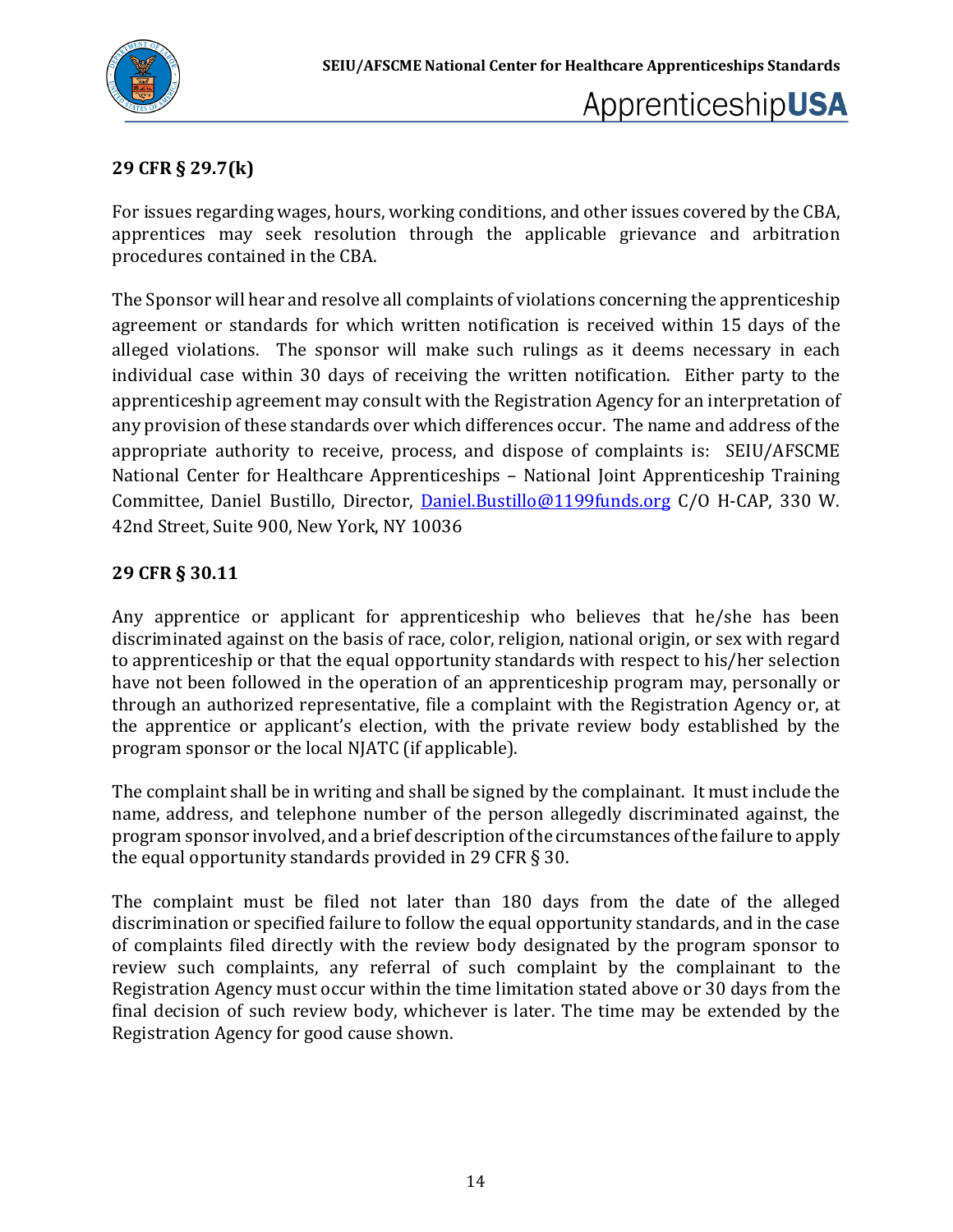

Complaints of discrimination and failure to follow equal opportunity standards in the apprenticeship program may be filed and processed under  $29$  CFR § 30 and the procedures set forth above.

The sponsor shall provide written notice of its complaint procedure to all applicants for apprenticeship and all apprentices.

#### **SECTION XXI - COLLECTIVE BARGAINING AGREEMENTS – 29 CFR § 29.11**

Nothing in this part or in any apprenticeship agreement will operate to invalidate:

- (a) Any apprenticeship provision in any CBA between employers and employees establishing higher apprenticeship standards; or
- (b) Any special provision for veterans, minority persons, or women in the standards, apprentice qualifications or operation of the program, or in the apprenticeship agreement, which is not otherwise prohibited by law, executive order, or authorized regulation.

#### **SECTION XXII - TRANSFER OF AN APPRENTICE AND TRAINING OBLIGATION – 29 CFR § 29.5(13)**

The transfer of an apprentice between apprenticeship programs and within an apprenticeship program must be based on agreement between the apprentice and the affected apprenticeship committees must comply with the following requirements:

- i. The transferring apprentice must be provided a transcript of related instruction and OJL by the committee or program sponsor;
- ii. Transfer must be to the same occupation; and
- iii. A new apprenticeship agreement must be executed when the transfer occurs between employers.

The apprentice must receive credit from employer or subcommittee for the training already satisfactorily completed.

#### **SECTION XXIII - RESPONSIBILITIES OF THE APPRENTICE**

Apprentices, having read these standards formulated by the sponsor, agree to all the terms and conditions contained herein and agree to abide by the sponsor's rules and policies, including any amendments, and to serve such time, perform such manual training, and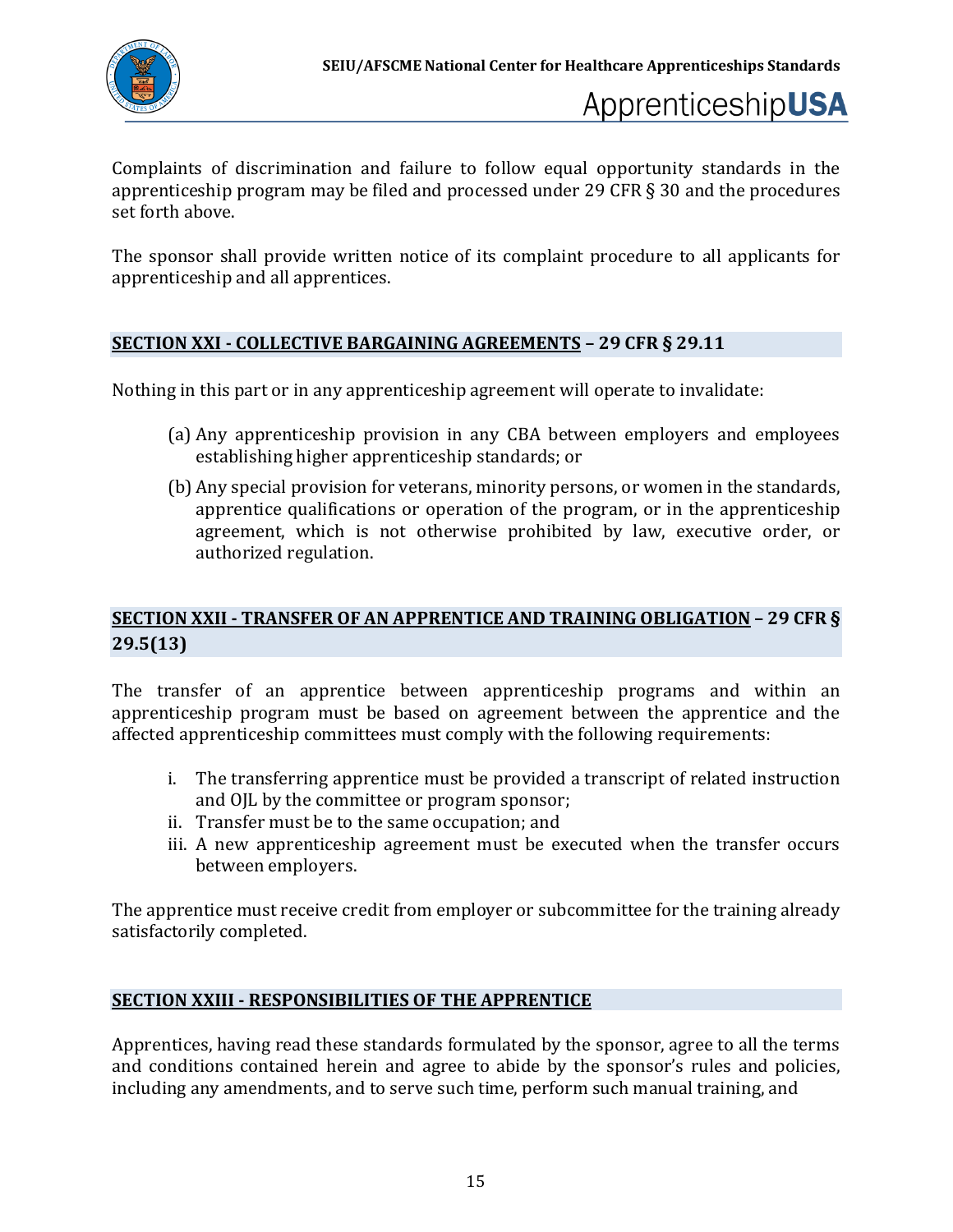

study such subjects as the sponsor may deem necessary to become a skilled journeyworker.

In signing the apprenticeship agreement, apprentices assume the following responsibilities and obligations under the apprenticeship program:

- A. Maintain and make available such records of work experience and training received on the job and in related instruction as may be required by the sponsor.
- B. Develop and practice safe working habits and work in such a manner as to assure his/her personal safety and that of fellow workers.
- C. Perform diligently and faithfully the work of the occupation and other pertinent duties assigned by the NJATC and the employer in accordance with the provisions of these Standards.
- D. Respect the property of the employer and abide by the working rules and regulations of the employer, union and the NJATC.
- E. Attend and satisfactorily complete the required hours in the OJL and in related instruction in subjects related to the occupation as provided under these Standards.

#### **SECTION XXIV - TECHNICAL ASSISTANCE**

Technical assistance, such as that from the U.S. Department of Labor's Office of Apprenticeship, recognized state apprenticeship agencies, and vocational schools, may be requested to advise the sponsor.

The sponsor is encouraged to invite representatives from industry, education, business, private organizations, and public agencies to provide consultation and advice for the successful operation of its training program.

#### **SECTION XXV - CONFORMANCE WITH FEDERAL LAWS AND REGULATIONS**

No Section of these Standards of Apprenticeship shall be construed as permitting violation of any Federal Law or Regulation.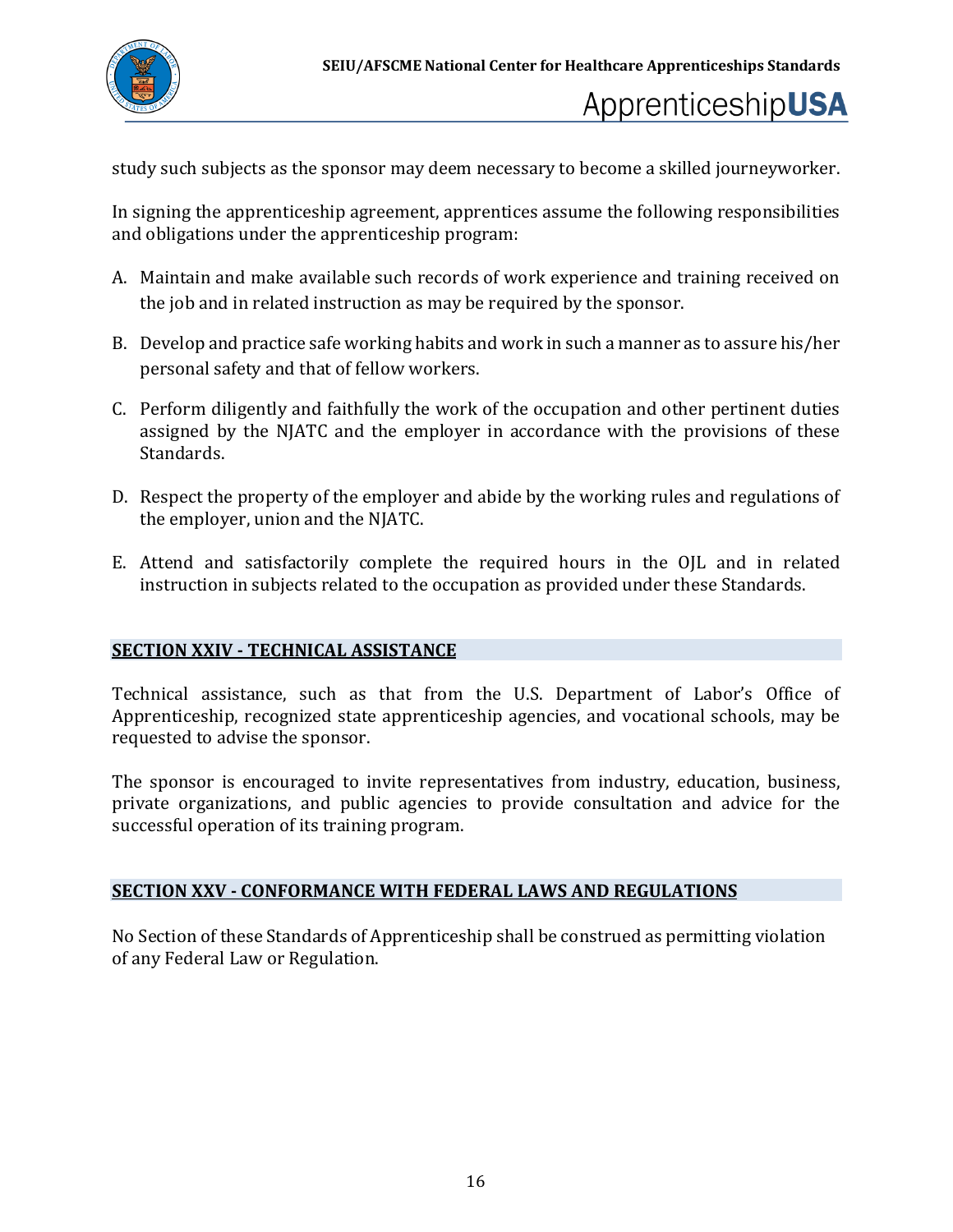

#### **SECTION XXVI - DEFINITIONS**

**APPRENTICE:** Any individual employed by the employer meeting the qualifications described in the standards of apprenticeship who has signed an apprenticeship agreement with the sponsor providing for training and related instruction under these standards and who registers with the Registration Agency.

**APPRENTICE ELECTRONIC REGISTRATION (AER):** An electronic tool that allows for instantaneous transmission of apprentice data for more efficient registration of apprentices and provides program sponsors with a faster turnaround on their submissions and access to their apprenticeship program data.

**APPRENTICESHIP AGREEMENT:** The written agreement between the apprentice and the sponsor setting forth the responsibilities and obligations of all parties to the apprenticeship agreement with respect to the apprentice's employment and training under these standards. Each apprenticeship agreement must be registered with the Registration Agency.

**APPRENTICESHIP COMMITTEE (COMMITTEE):** Those persons designated by the sponsor to act as agents for the sponsor in the administration of the program. A joint committee is composed of an equal number of representatives of the employer(s) and of the employees represented by a bona fide collective bargaining agent(s).

**CERTIFICATE OF COMPLETION OF APPRENTICESHIP:** The credential issued by the Registration Agency to those registered apprentices certified and documented as having successfully completed the apprentice training requirements outlined in these standards of apprenticeship.

**COLLECTIVE BARGAINING AGREEMENT (CBA):** The negotiated agreement between the signatory union and signatory employer(s) that sets forth the terms and conditions of employment.

**COMPETENCY-BASED OCCUPATION:** An occupation using an apprenticeship approach that requires the attainment of manual, mechanical, or technical skills and knowledge, as specified by an occupation standard and demonstrated by an appropriate written and handson proficiency measurement.

**ELECTRONIC MEDIA:** Media that utilize electronics or electromechanical energy for the end user (audience) to access the content. Includes, but is not limited to, electronic storage media, transmission media, the Internet, extranets, lease lines, dial-up lines, private networks, and the physical movement of removable/transportable electronic media and/or interactive distance learning.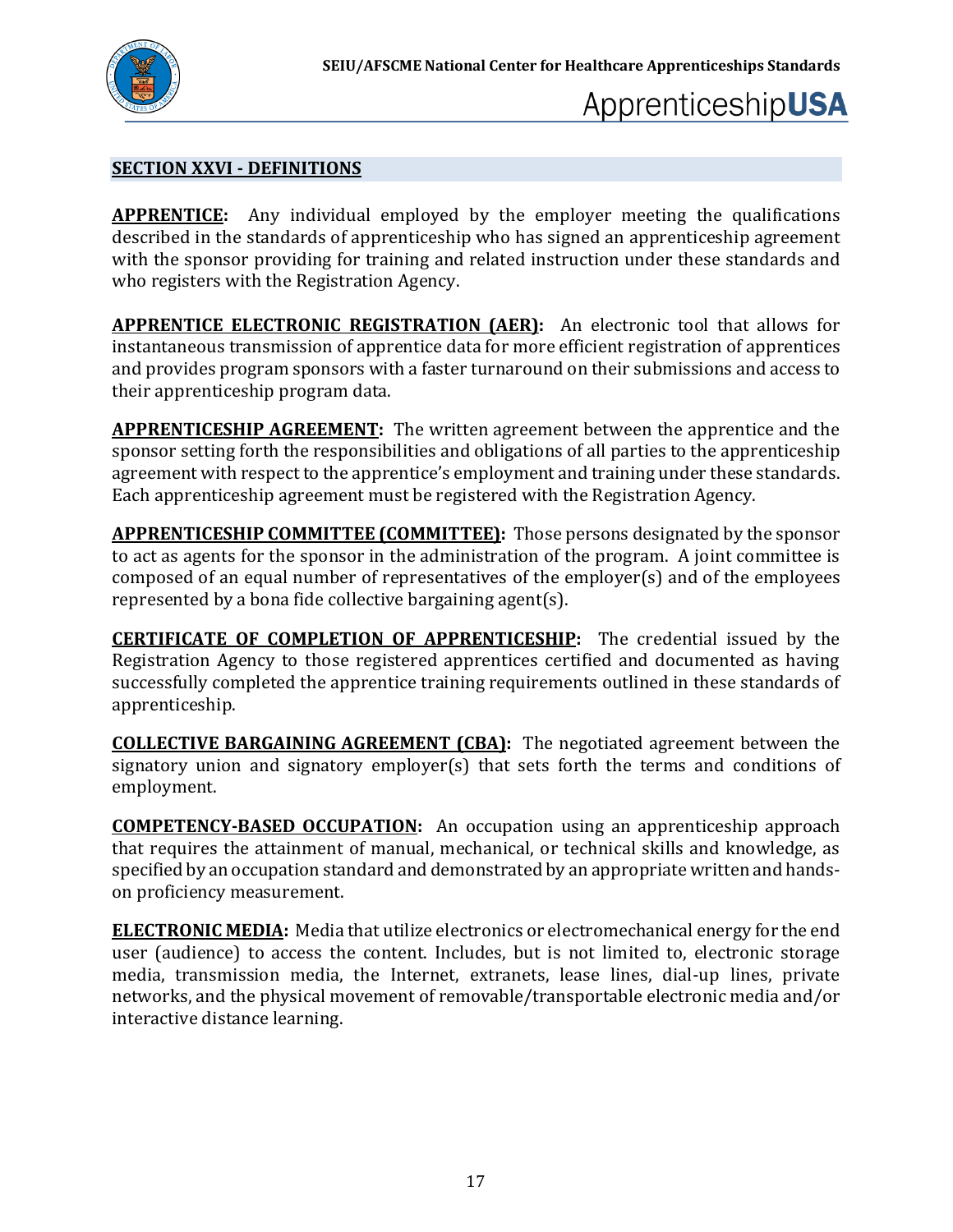

**EMPLOYER:** Any person or organization employing an apprentice, whether or not such person or organization is a party to an apprenticeship agreement with the apprentice. A person, business, or company signatory to this sponsor's standards that is responsible for providing hours of work, supervision, wages, and/or benefits to apprentices in its employ as registered under these standards.

**HYBRID OCCUPATION:** An occupation using an apprenticeship approach that measures the individual apprentice's skill acquisition through a combination of a specified minimum number of hours of on-the-job learning and the successful demonstration of competency as described in a work process schedule.

**JOB CORPS CENTER:** Any of the federally funded Job Corps centers throughout the U.S. and Puerto Rico. Job Corps serves youths and young adults 16-24 years of age. Sponsors that wish to hire Job Corps graduates who are trained in any occupation covered under these standards and who meet the minimum qualifications for apprenticeship may do so via the direct entry provision described in Appendix D: Qualifications and Selection Procedures.

**JOURNEYWORKER:** A worker who has attained a level of skills, abilities, and competencies recognized within an industry as mastery of the skills and competencies required for the occupation. The term may also refer to a mentor, technician, specialist, or other skilled worker who has documented sufficient skills and knowledge of an occupation, either through formal apprenticeship or through practical on-the-job experience and formal training.

**O\*NET-SOC CODE:** The Occupational Information Network (O\*NET) codes and titles are based on the new Standard Occupational Classification (SOC) system mandated by the federal Office of Management and Budget for use in collecting statistical information on occupations. The  $O^*NET$  classification uses an 8-digit  $O^*NET-SOC$  code. Use of the SOC classification as a basis for the  $O^*NET$  codes ensures that  $O^*NET$  information can be readily linked to labor market information such as occupational employment and wage data at the national, state, and local levels.

**ON-THE-JOB LEARNING (OIL):** Tasks learned on-the-job in which the apprentice must become proficient before a completion certificate is awarded. The learning must be through structured, supervised work experience.

**PROVISIONAL REGISTRATION:** The 1-year initial provisional approval of newly registered programs that meet the required standards for program registration, after which program approval may be made permanent, continued as provisional, or rescinded following a review by the Registration Agency, as provided for in 29 CFR  $\S$  29.3(g) and (h).

#### **REGISTERED APPRENTICESHIP PARTNERS INFORMATION DATA SYSTEM (RAPIDS):** A federal system that provides for the automated collection, retention, updating, retrieval, and

summarization of information related to apprentices and apprenticeship programs.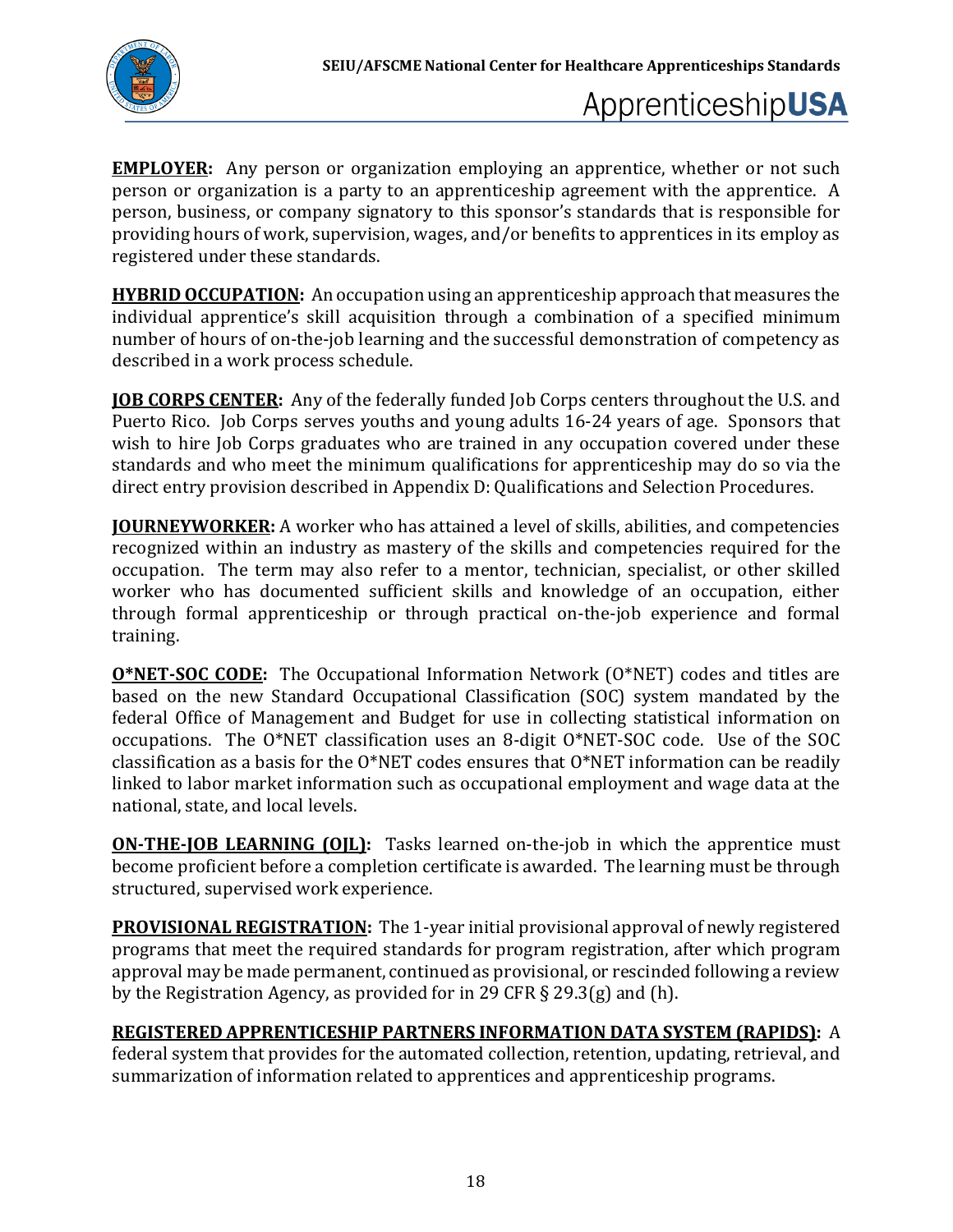

**REGISTRATION AGENCY:** The U.S. Department of Labor's Office of Apprenticeship and/or a recognized State Apprenticeship Agency that has responsibility for registering apprenticeship programs and apprentices, providing technical assistance, conducting reviews for compliance with 29 CFR  $\S$ § 29 and 30, and conducting quality assurance assessments. 

**RELATED INSTRUCTION:** An organized and systematic form of instruction designed to provide the apprentice with knowledge of the theoretical and technical subjects related to the apprentice's occupation. Such instruction may be given in a classroom, through occupational or industrial courses, or by correspondence courses of equivalent value, electronic media, or other forms of self-study approved by the Registration Agency.

**SPONSOR:** Any person, association, committee, or organization that operates an apprenticeship program and in whose name the program is registered. That assumes the full responsibility for administration and operation of the apprenticeship program.

**STANDARDS OF APPRENTICESHIP:** This entire document, including all appendices and attachments hereto, and any future modifications and additions approved by the Registration Agency.

**SUPERVISOR OF APPRENTICE(S):** An individual designated by the program sponsor to supervise or have charge and direction of an apprentice.

**TRANSFER:** A shift of apprenticeship registration from one program to another or from one  $\overline{\text{employee}}$  within a program to another employer within that same program, where there is agreement between the apprentice and the affected apprenticeship committees or program sponsors.

**UNION:** The signatory union and any of its affiliated local unions party to a labor agreement with the signatory employer(s). SEIU (Service Employees International Union) and/or AFSCME (American Federation of State, County and Municipal Employees) and their affiliated local union(s) participating under these Standards of Apprenticeship.